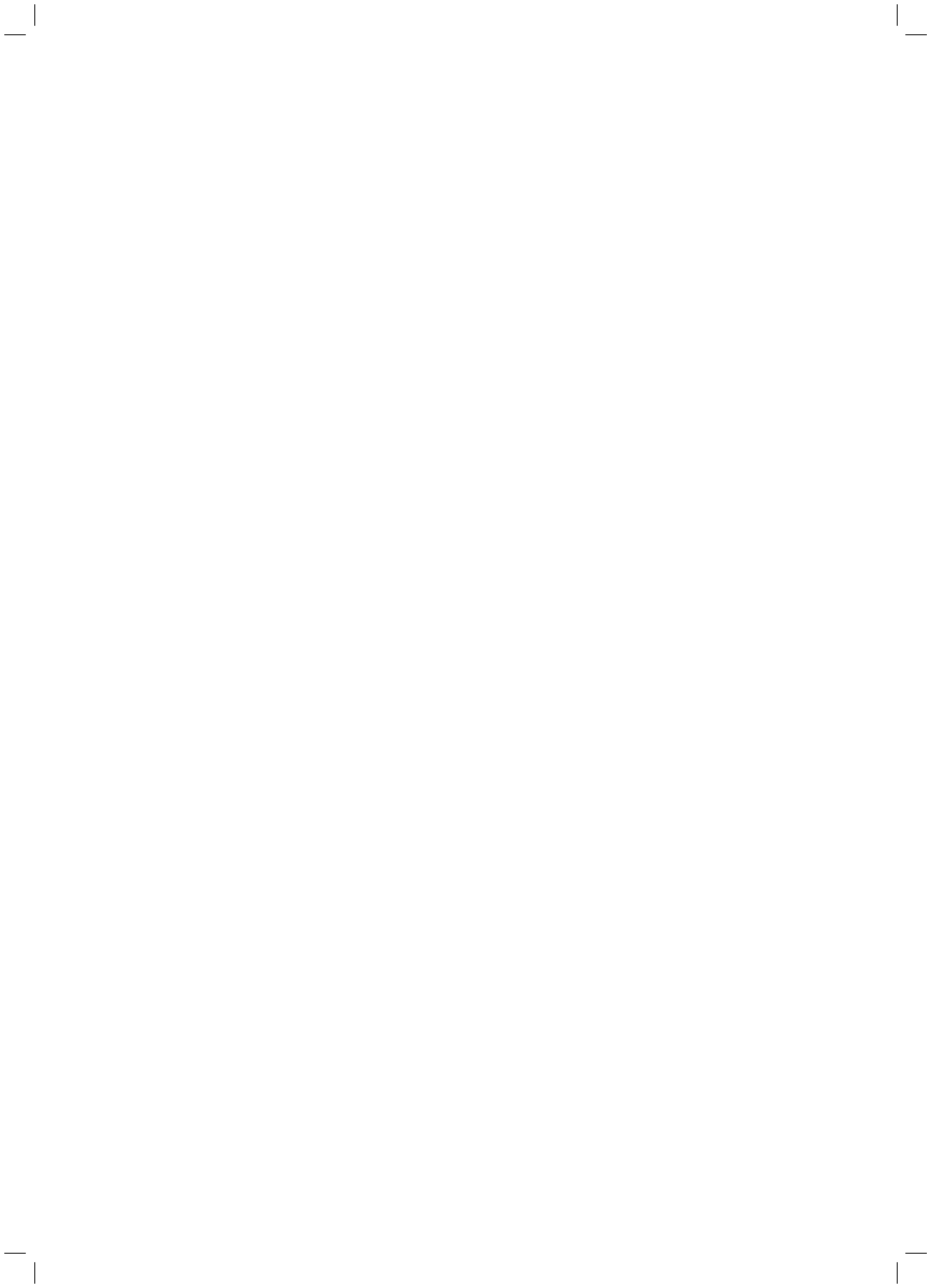

 $\sim$  nec $\alpha$ 

## Acknowledgements

The original NEC was designed and drafted by Dr Martin Barnes then of Coopers and Lybrand with the assistance of Professor J. G. Perry then of the University of Birmingham, T. W. Weddell then of Travers Morgan Management, T. H. Nicholson, Consultant to the Institution of Civil Engineers, A. Norman then of the University of Manchester Institute of Science and Technology and P. A. Baird, then Corporate Contracts Consultant, Eskom, South Africa.

The fourth edition of the NEC suite was produced by the Institution of Civil Engineers through its NEC4 Contract Board.

The NEC4 Contract Board is:

- P. Higgins, BSc (Hons), CEng, FICE (Chair) P. T. Cousins, BEng (Tech), DipArb, CEng, MICE, FCIArb
- I. Heaphy, BSc (Hons), FRICS, FCIArb, FCInstCES, MACostE
- S. Jackson, LLB, LLM, MSc, FCIArb, FCInstCES
- S. Rowsell, BSc, CEng, FCIHT, FICE, MCIPS

The Y(IR) drafting team consisted of:

J. N. Golden, BEng, LLB, CEng, FICE, FIEI, FCIArb, MRICS, Solicitor

The Institution of Civil Engineers acknowledges the help given by the NEC4 Contract Board and the drafting team.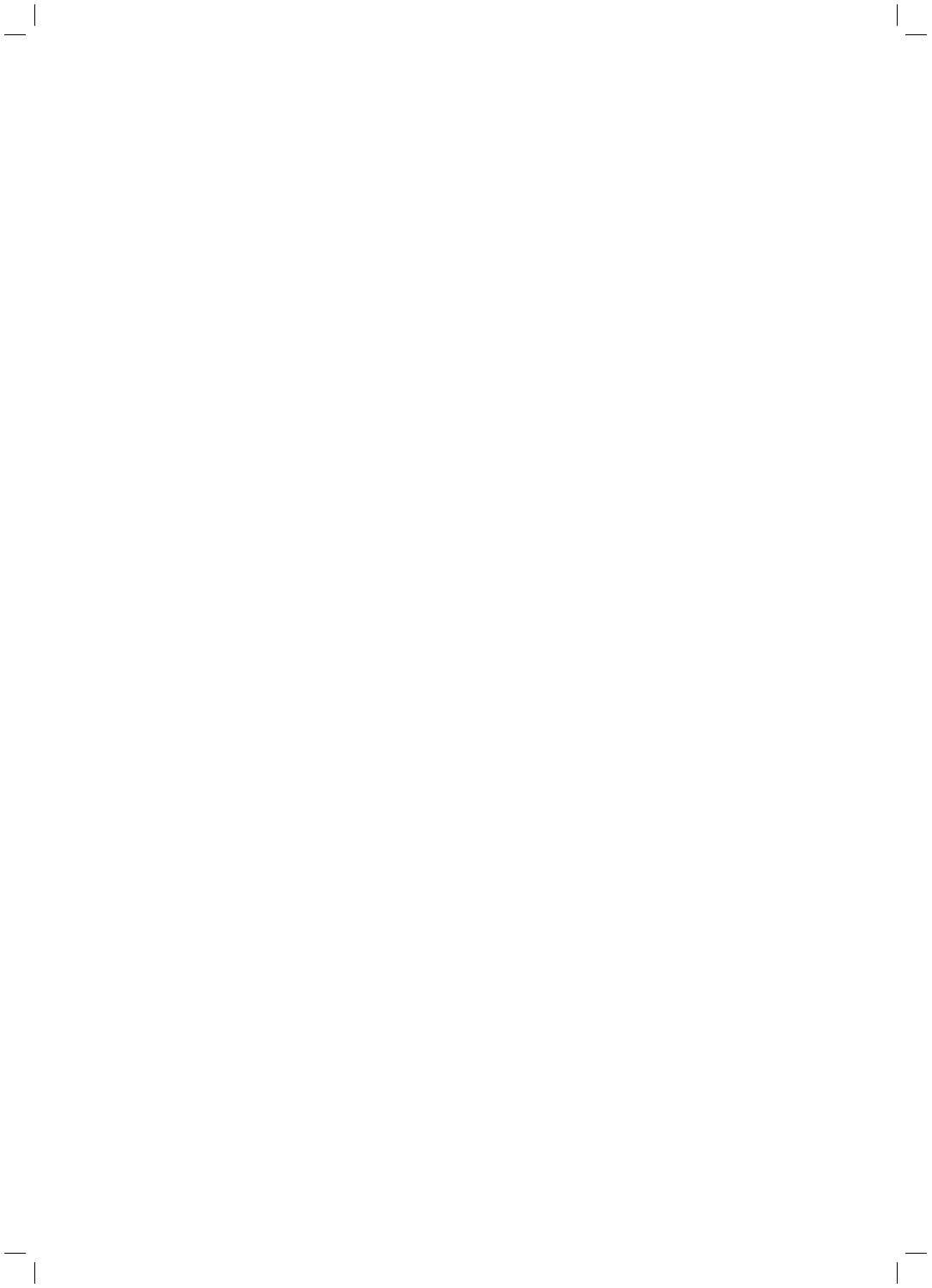## Guidance

If incorporated, this Option is used to supplement the core clause payment provisions and amend the dispute resolution provisions in order to ensure that they comply with the Construction Contracts Act 2013 (the Act). The effect of this Option is to keep all the payment and dispute resolution terms expressly within the subcontract and avoid additional terms being implied or imposed by the Act.

Y1.1 deals with definitions, and particularly dates for communications within the Option. In the Term Service Subcontract, this will affect things like payment dates, the date when any payment responses may be issued, dates for triggering dispute resolution or suspension and so on.

Y1.2 In order to comply with Sections 3 and 4 of the Act, this clause introduces a process that allows the *Subcontractor* to make payment applications later than permitted by clause 51, and allows the *Contractor* to react to them within the contractual framework.

The provisions in clause 51 dealing with the date payment is due and notice of payment requirements are unchanged. Clauses 50 and 51 require that all certificates or assessments that form the notice of payment need to show the basis upon which any payment has been calculated.

Y1.3 deals with the requirements of the Act for a specific response to be given where the reason for the reduction is due to a claim for loss or damage resulting from the *Subcontractor's* breach of contract. These additional express requirements add to those of clause 51.

Y1.4 Under Sections 5 and 7 of the Act the *Subcontractor* has the right to suspend performance if it is not paid in full the amount due under the contract, unless payment is subsequently made or the matter is referred to dispute resolution. The Option provides that suspension is a compensation event if suspension is made in accordance with the Act.

Y1.5 The Act is prescriptive about the system of adjudication that it allows and the enforcement regime in the Courts anticipates only Act compliant adjudication. Therefore, the Option incorporates the rights to adjudication and the procedures in the Act. It preserves the approach to dispute resolution in Option W2 otherwise.